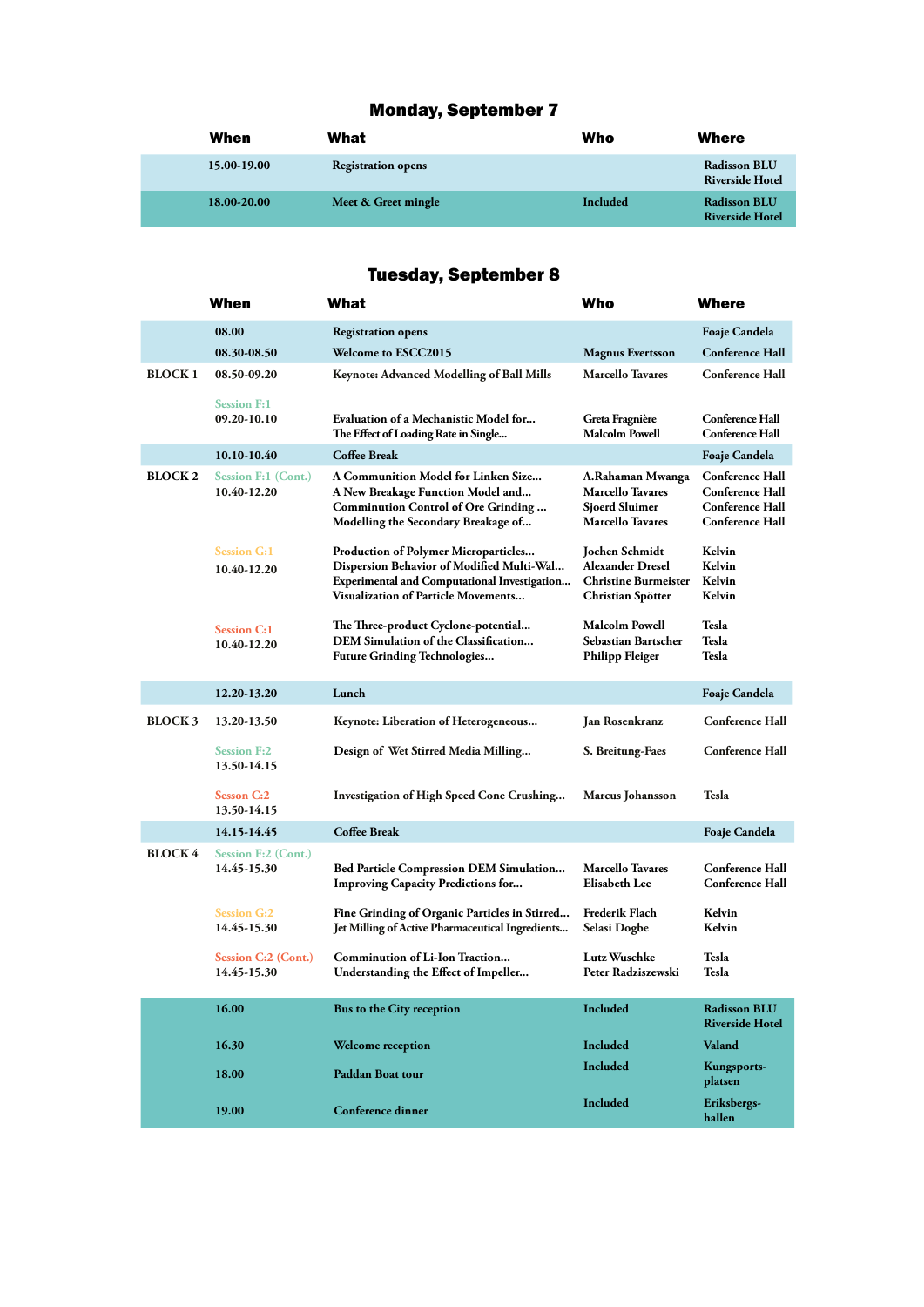#### Wednesday, September 9

|                | When                                      | What                                                                                                                         | Who                                                                   | <b>Where</b>                                                               |
|----------------|-------------------------------------------|------------------------------------------------------------------------------------------------------------------------------|-----------------------------------------------------------------------|----------------------------------------------------------------------------|
| <b>BLOCK5</b>  | 08.30-09.00                               | Keynote: Disruptive Innovation in Communiton                                                                                 | Jochen Franke                                                         | <b>Conference Hall</b>                                                     |
|                | <b>Session I:1</b><br>09.00-09.50         | <b>Energy Utilisation Analysis of a Non-Captive</b><br>Potential of the Loesche Vertical Roller Mill                         | <b>Umair Zafar</b><br><b>Matthias Mersmann</b>                        | <b>Conference Hall</b><br><b>Conference Hall</b>                           |
|                | <b>Session G:3</b><br>09.00-09.50         | Influence of the Material Properties on<br>Dry grinding in Planetary Ball Mills                                              | Moritz Eisenlauer<br>Larissa Titscher                                 | Kelvin<br>Kelvin                                                           |
|                | 09.50-10.20                               | <b>Coffee Break</b>                                                                                                          |                                                                       | <b>Foaje Candela</b>                                                       |
| <b>BLOCK 6</b> | Session I:1 (Cont.)<br>10.20-11.30        | Poly-stream Comminution Circuits<br>Investigations on the Usability of Near                                                  | <b>Johannes Quist</b><br>Elske Linß                                   | <b>Conference Hall</b><br><b>Conference Hall</b>                           |
|                | <b>Session C:3</b><br>10.20-11.30         | A Study of the Effect of Particle Size on<br>Comminution and Solids Transport in<br>Development of Energy Optimized Fine     | <b>Malcolm Powell</b><br>Markus Wheeldon<br><b>Thomas Plochberger</b> | Kelvin<br>Kelvin<br>Kelvin                                                 |
|                | 11:30-11:40                               | <b>Short break</b>                                                                                                           |                                                                       | Foaje Candela                                                              |
| <b>BLOCK 7</b> | Session I:1 (Cont.)<br>11.40-12.30        | A Performance Comparison of Laboratory<br>Mechanochemical Synthesis of Semi                                                  | Linden Roper<br>Peter Balaz                                           | <b>Conference Hall</b><br><b>Conference Hall</b>                           |
|                | Session Op:1<br>11.40-12.30               | Pragmatic Approach for Cone Crusher<br>The New Improved, Industrial Way of Making                                            | <b>Benoit Clermont</b><br>Per Hedvall                                 | Kelvin<br>Kelvin                                                           |
|                | 12.30-13.30                               | Lunch                                                                                                                        |                                                                       | Foaje Candela                                                              |
| <b>BLOCK 8</b> | 13.30-14.00                               | Keynote: Fine Dry Grinding of Chemical                                                                                       | <b>Frank Müller</b>                                                   | <b>Conference Hall</b>                                                     |
|                | <b>Session G:4</b><br>14.00-14.35         | <b>Poster Session</b>                                                                                                        |                                                                       | Conference Hall<br>& Foaje Candela                                         |
|                | 14.00-15.00                               | <b>EFCE Working Party</b>                                                                                                    |                                                                       | <b>Newton</b>                                                              |
|                | 14.35-15.05                               | <b>Coffee Break</b>                                                                                                          |                                                                       | Foaje Candela                                                              |
| <b>BLOCK9</b>  | <b>Session G:4 (Cont.)</b><br>15.05-16.20 | Rounding and Surface Roughness<br>Formulation of Organic Crystals in Stirred<br><b>Grinding Coarse</b>                       | Ádám Rácz<br>Christoph Konnerth<br>Andreas Böhm                       | <b>Conference Hall</b><br><b>Conference Hall</b><br><b>Conference Hall</b> |
|                | <b>Session F:3</b><br>15.05-16.20         | Determination of the Axial Grinding Media<br><b>Attrition of Spray-Dried Powders</b><br>Measuring Shear Abrasion Breakage of | <b>Didier Schons</b><br>Tina Bonakdar<br><b>Malcolm Powell</b>        | Kelvin<br>Kelvin<br>Kelvin                                                 |
|                | 16.30-23.00                               | Guided City Tour, Dinner at Feskekörka                                                                                       | Optional                                                              | <b>Radisson BLU</b><br><b>Riverside Hotel</b>                              |